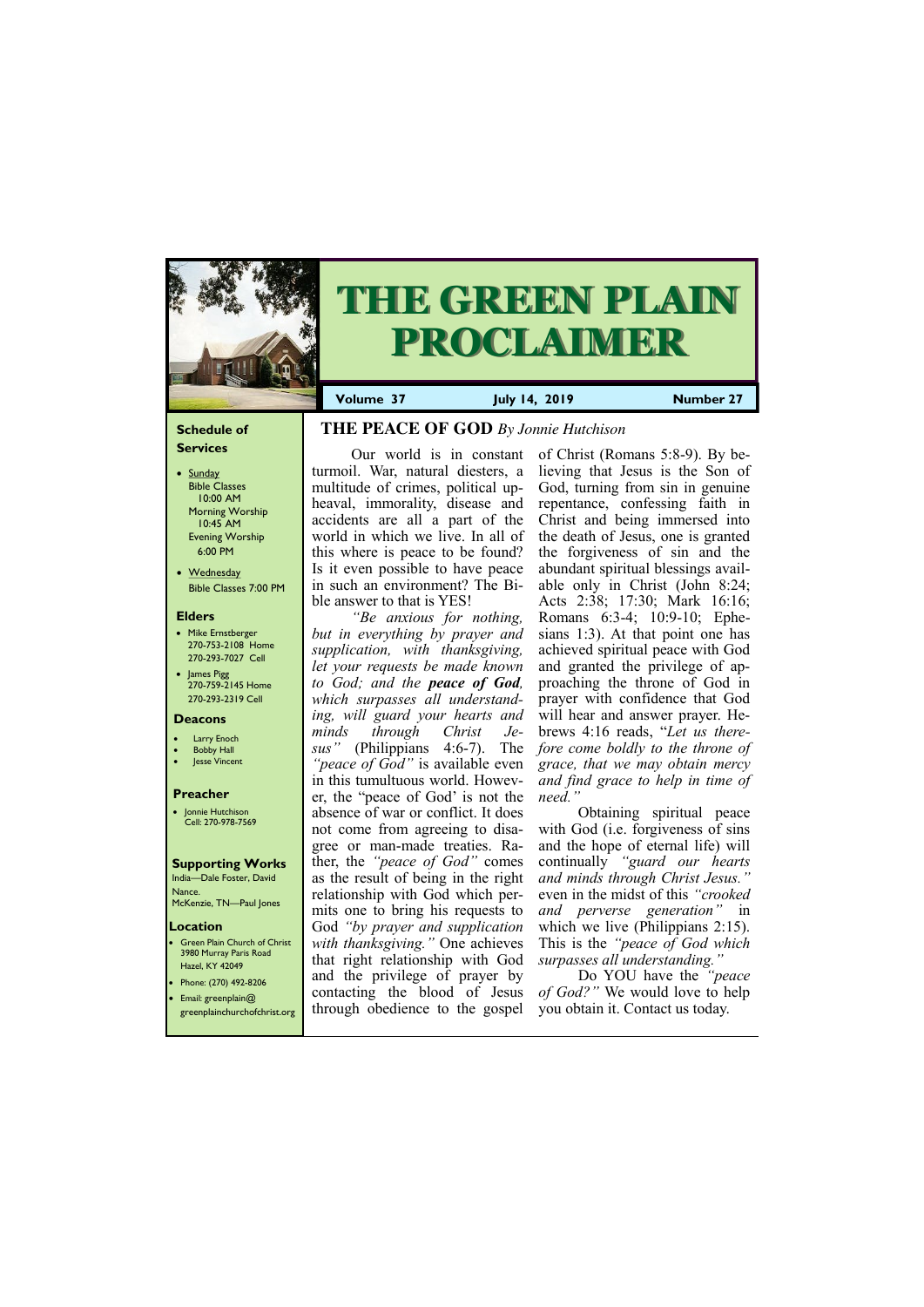#### NEWS AND NOTES

- *REMEMBER IN PRAYER: Green Plain members*: Paul Brandon Lori Brandon , Peggy Jarvis, Rex and Margaret Enoch, Will Ed and Faye Travis , Mary Crutchfield, Vickie and Kaitlyn Canter, Joanne Barnes, Frank Towery, Maxine Pool, Hayes and Marjorie Grady, Mary Lowrie, Jim Fielder, Larry Enoch and Jesse and Mary Vincent.
- **Family and Friends:** Betty Pond, Naomi Pigg (Home),, Byron White, Meredith Enoch, Kenneth Mizell, Walter Bryars, Ann Workman, Mike and Dollie Kiser, Will and Nancy Winchester, Dean Carroll, Maryanne Stubblefield, Annie Lyons, Kenzie Murdock, Jim Hutson, Amy Lyons, Janice Canter, Maryanne Pedigrew, Dale Foster, Thomas Cooker, Don and Sherry Blackwell , Neal Parker and Andrea Phillips.
- **Mark Your Calendar**: *Fall Gospel Meeting* with Victor Eskew is scheduled for September 8-12. Fall session of the *School of Biblical Studies* will be conducted for eight consecutive Mondays beginning on September 16th.
- **Area Events**: **Gospel Meeting** at the Hickory Grove church of Christ July 14-17 with Robert Taylor, Jr. Sunday evening at 7:30 pm. Monday—Wednesday at 7:00 pm. **Gospel Meeting** at the Dexter church of Christ, July 21-24 with Sidney White. Sunday evening services are at 7:30 pm. Monday—Wednesday at 7:00 pm.
- **Pantry items for June** 7—Canned Beets; 14—Pork-n-Beans; 21—Spinach; 28—Paper Towels.
- Remember our **snacks for the hospital program** and place your items in the baskets in the lobby.
- **PASS IT ON!** When you have finished reading this bulletin, why not pass it on to a loved one, friend or neighbor. Use this as a tool to spread the gospel. Or, pick up extra copies to hand or mail to others.
- **See our Facebook page** for announcements, updates and articles. Access to past editions of this bulletin are available on our website at http://greenplainchurchofchrist.org.
- **Mission Work:** Please continue to pray for the preachers this congregation is supporting in India and for Dale Foster, Ronnie Gootan, David Nance, Mike Kiser and Paul Jones in their respective works.
- Watch **"A Bible Answer"** each Sunday morning at 8:00 am on WQWQ TV in Paducah, KY. This program is also available on their website at abibleanswertv.org and on GBN and YouTube**.**
- **July 2019 Anniversaries:** ;**16th** Rex & Margret Enoch **Birthdays: 7th—**Chad Canter**; 9th** Eli Salves; **18th** Hayes Grady; **30th** Jim Lowrie; Please let us know if we have left anyone out.



**Page 2**



**This Week: What does the book of Psalms say shows :"the glory of God" and what shows His "handiwork"?**

**Last Week**: *Who sold his "birthright" in order to satisfy his physical hunger? Answer:* Esau sold his birthright to his brother Jacob for a bowl of red stew (Genesis 25:29-34).



| $\frac{1}{2}$ crowner sacoo for a cown of fear side $\frac{1}{2}$ concess 23.27 S in | for the Faith" Jude 3-4 |  |
|--------------------------------------------------------------------------------------|-------------------------|--|
|                                                                                      |                         |  |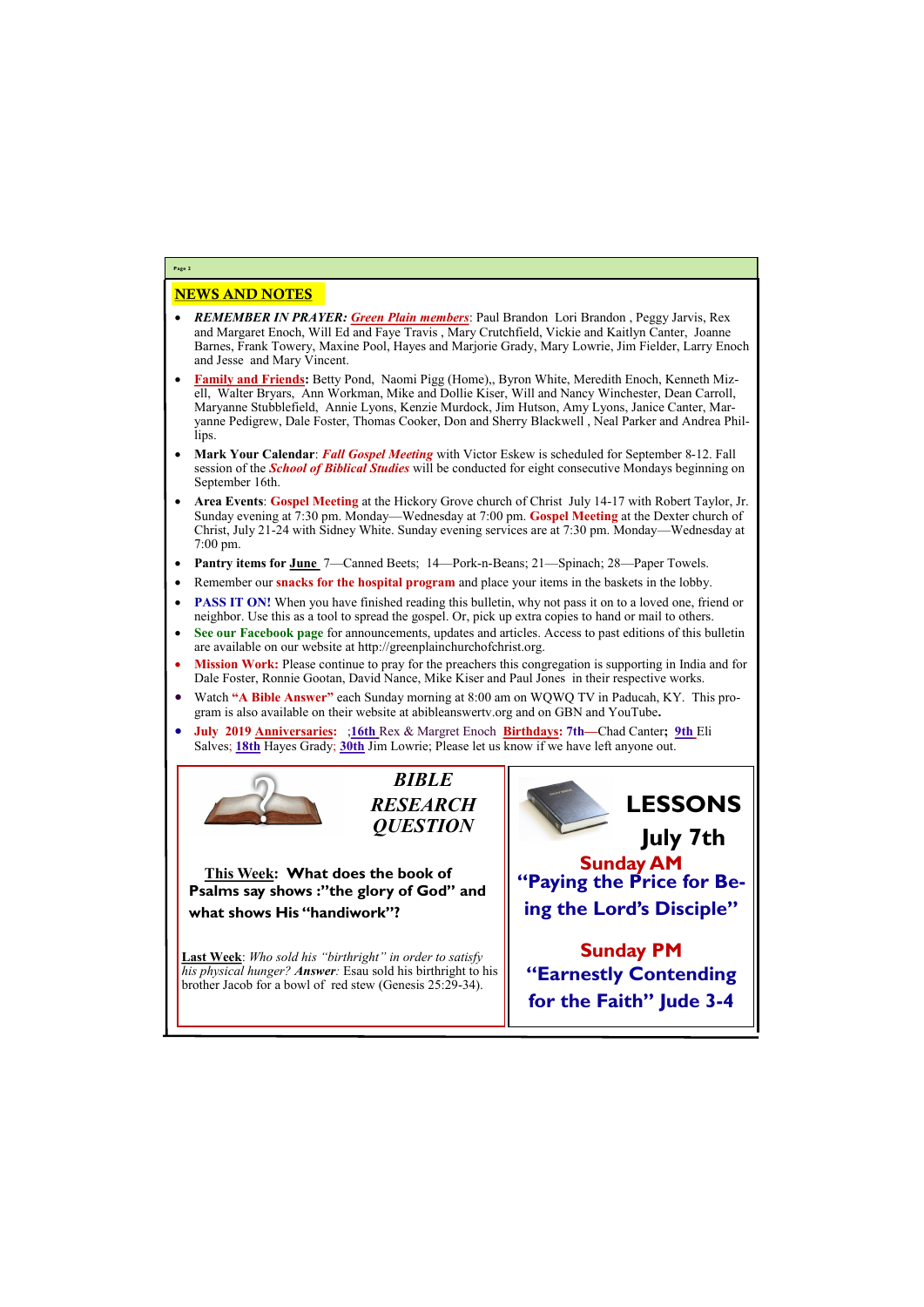**Page 3**

#### **ARE SOME SINS EXCUSED?** *By Wayne Jackson*

**"In his letter to the Christians in Rome, Paul describes a certain level of human activity as 'inexcusable' (Rom. 1:20). Does this imply that** *some* **conduct, even that which is bad,** *is* **'excusable'?"**

No, that would be an erroneous conclusion to draw from the terminology of the passage cited above. All  $sin - any sin - is a$ transgression of divine law (1 Jn. 3:4), and any sin, left unattended, will result in spiritual death (Jas. 1:15). No sin is "excusable" on its own merit.

The expression "without excuse," in Romans 1:20, translates the Greek term *anapologetos*. The word is found only in two New Testament passages (Rom. 1:20; 2:1). The original term is composed of two prime elements, a negative prefix, which signifies "without," and the main stem, *apologeomai,* which means "to defend." The word literally means, therefore, "without defense."

"Wherefore you are without excuse, O man, whoever you are who judges . . . for . . . you practice the same things."

In Romans 1:20, Paul sets forth the fact that the ancient Gentiles, who refused to have God in their knowledge, had "no excuse," i.e., they had "no defense," for their unbelief. And why not? Because adequate evidence is available for drawing the conclusion that the true God *does* exist. Such documentation is to be found in the very order of the creation He fashioned. As the apostle argues: Evidence for God's presence is "clearly seen" in the things that are made. *A designed Universe demands a designer!* The "fingerprints" of deity are "all over" the components of the creation. There is simply no excuse not to believe that an Ultimate Intelligence is responsible for the Universe – if one thinks perceptively.

As indicated above, the second refer-

involved a censorious attitude, combined with the inconsistency of his own base conduct.

Again, what is the basis of inspired rebuke? Well, as the subsequent context reveals, the Hebrew people had a written revelation from God, namely the Mosaic code. In light of this historical fact, the nation of Israel was highly culpable with regard to its inconsistent teaching/practice pattern.

The presumption underlying both of Paul's arguments (in 1:20 and 2:1), then, is this.

ence in which "without excuse" is used is Romans 2:1. In this text, the Jew is con- *to recognize the validity of*, the truth – relademned for his hypocritical judging, which Finally, I would add this note as well. The fact that a man is *ignorant of,* or *refuses (Continued on page 4)*

1.If God had provided *no evidence* of His existence (1:20), then man might have a defense for not believing. Since the hypothetical premise underlying the argument is not true, no legitimate defense for unbelief exists.

2.Had there been *no basis* upon which the Jew could have determined right conduct (2:1), he might have argued a "defense" for his moral laxness. But since this supposition did not reflect the reality of the case, he was defenseless.

Paul's case, therefore, in both instances – as applied to Gentile and Jew – is this. No one has a defense for disobeying God. Adequate evidence is available, and a refusal to serve God is inexcusable.